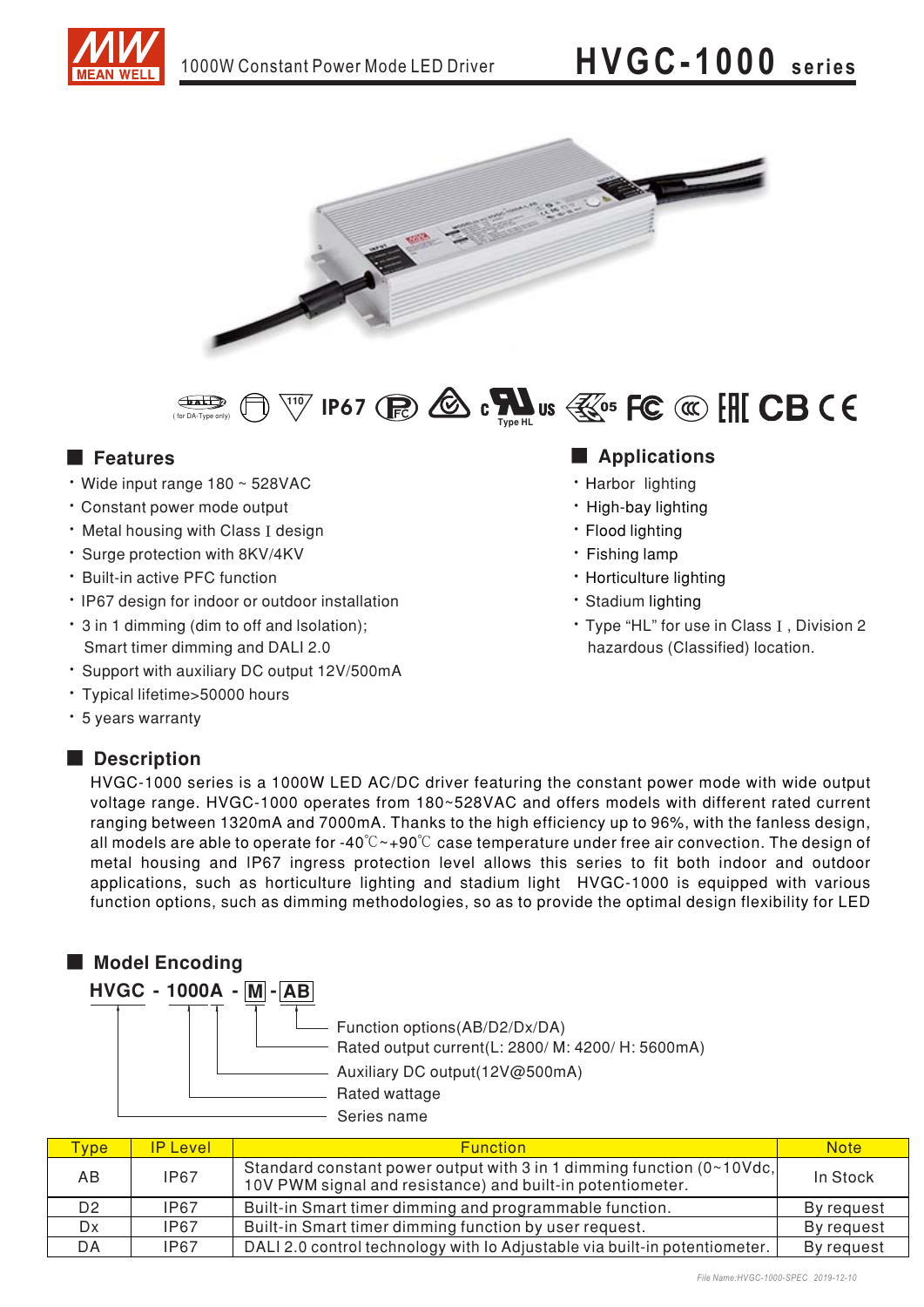

#### **SPECIFICATION**

| <b>MODEL</b>                                                                                                       |                                                                                                                                                                         | HVGC-1000A-L-                                                                                                                                                                                                                                                                             | $HVGC-1000A-M-$                                                                                                                                                  | HVGC-1000A-H-                                      |  |  |  |
|--------------------------------------------------------------------------------------------------------------------|-------------------------------------------------------------------------------------------------------------------------------------------------------------------------|-------------------------------------------------------------------------------------------------------------------------------------------------------------------------------------------------------------------------------------------------------------------------------------------|------------------------------------------------------------------------------------------------------------------------------------------------------------------|----------------------------------------------------|--|--|--|
|                                                                                                                    | <b>RATED CURRENT</b>                                                                                                                                                    | 2800mA                                                                                                                                                                                                                                                                                    | 4200mA                                                                                                                                                           | 5600mA                                             |  |  |  |
|                                                                                                                    | <b>RATED POWER</b>                                                                                                                                                      | 1003.2W                                                                                                                                                                                                                                                                                   | 1008W                                                                                                                                                            | 1008W                                              |  |  |  |
|                                                                                                                    | CONSTANT CURRENT REGION Note.2   150 ~ 380V                                                                                                                             |                                                                                                                                                                                                                                                                                           | $95 - 240V$                                                                                                                                                      | $70 - 180V$                                        |  |  |  |
|                                                                                                                    | FULL POWER CURRENT RANGE 2640~3280mA                                                                                                                                    |                                                                                                                                                                                                                                                                                           | 4200~5250mA                                                                                                                                                      | 5600~7000mA                                        |  |  |  |
|                                                                                                                    | <b>OPEN CIRCUIT VOLTAGE (max.) 400V</b>                                                                                                                                 |                                                                                                                                                                                                                                                                                           | 250V                                                                                                                                                             | 190V                                               |  |  |  |
| <b>OUTPUT</b>                                                                                                      | <b>CURRENT ADJ. RANGE</b>                                                                                                                                               | 1320~3280mA                                                                                                                                                                                                                                                                               | 2100~5250mA                                                                                                                                                      | 2800~7000mA                                        |  |  |  |
|                                                                                                                    | <b>CURRENT RIPPLE</b>                                                                                                                                                   | 3.0% max. @ rated current                                                                                                                                                                                                                                                                 |                                                                                                                                                                  |                                                    |  |  |  |
|                                                                                                                    | <b>CURRENT TOLERANCE</b>                                                                                                                                                | ±5%                                                                                                                                                                                                                                                                                       |                                                                                                                                                                  |                                                    |  |  |  |
|                                                                                                                    | <b>AUXILIARY POWER</b>                                                                                                                                                  | Nominal 12V (Tolerance: $\pm$ 10%, R&N:150mVp-p)@500mA for HVGC-1000A only                                                                                                                                                                                                                |                                                                                                                                                                  |                                                    |  |  |  |
|                                                                                                                    | <b>SET UP TIME</b>                                                                                                                                                      |                                                                                                                                                                                                                                                                                           |                                                                                                                                                                  |                                                    |  |  |  |
|                                                                                                                    | Note.4                                                                                                                                                                  | 500ms/230VAC, 347VAC, 480VAC                                                                                                                                                                                                                                                              |                                                                                                                                                                  |                                                    |  |  |  |
|                                                                                                                    | <b>VOLTAGE RANGE</b><br>Note.3                                                                                                                                          | 180~528VAC                                                                                                                                                                                                                                                                                |                                                                                                                                                                  |                                                    |  |  |  |
|                                                                                                                    |                                                                                                                                                                         | (Please refer to "STATIC CHARACTERISTIC" section)                                                                                                                                                                                                                                         |                                                                                                                                                                  |                                                    |  |  |  |
|                                                                                                                    | <b>FREQUENCY RANGE</b>                                                                                                                                                  | $47 \sim 63$ Hz                                                                                                                                                                                                                                                                           |                                                                                                                                                                  |                                                    |  |  |  |
|                                                                                                                    | <b>POWER FACTOR (Typ.)</b>                                                                                                                                              | PF ≥ 0.98 / 230VAC, PF ≥ 0.98 / 277VAC, PF ≥ 0.97 / 347VAC, PF ≥ 0.96 / 400VAC, PF ≥ 0.95 / 480VAC at full load<br>(Please refer to "Power Factor Characteristic" section)                                                                                                                |                                                                                                                                                                  |                                                    |  |  |  |
|                                                                                                                    |                                                                                                                                                                         |                                                                                                                                                                                                                                                                                           |                                                                                                                                                                  |                                                    |  |  |  |
|                                                                                                                    | <b>TOTAL HARMONIC DISTORTION</b>                                                                                                                                        | THD< 10% @ 347VAC> 80% loading<br>(Please refer to "TOTAL HARMONIC DISTORTION (THD)" section)                                                                                                                                                                                             |                                                                                                                                                                  |                                                    |  |  |  |
| <b>INPUT</b>                                                                                                       |                                                                                                                                                                         |                                                                                                                                                                                                                                                                                           |                                                                                                                                                                  |                                                    |  |  |  |
|                                                                                                                    | <b>EFFICIENCY (Typ.)</b>                                                                                                                                                | 95.5%                                                                                                                                                                                                                                                                                     | 96%                                                                                                                                                              | 96%                                                |  |  |  |
|                                                                                                                    | <b>AC CURRENT (Typ.)</b>                                                                                                                                                | 3.15A/347VAC<br>2.28A / 480VAC                                                                                                                                                                                                                                                            |                                                                                                                                                                  |                                                    |  |  |  |
|                                                                                                                    | <b>INRUSH CURRENT(Typ.)</b>                                                                                                                                             | COLD START 40A(twidth=1850µs measured at 50% Ipeak) at 480VAC; Per NEMA 410                                                                                                                                                                                                               |                                                                                                                                                                  |                                                    |  |  |  |
|                                                                                                                    | MAX. NO. of PSUs on                                                                                                                                                     | 4 Unit for 30A type B circuit breaker / 8 unit for 30A type C circuit breaker at 480VAC                                                                                                                                                                                                   |                                                                                                                                                                  |                                                    |  |  |  |
|                                                                                                                    | <b>CIRCUIT BREAKER</b>                                                                                                                                                  |                                                                                                                                                                                                                                                                                           |                                                                                                                                                                  |                                                    |  |  |  |
|                                                                                                                    | <b>LEAKAGE CURRENT</b>                                                                                                                                                  | <0.75mA/480VAC                                                                                                                                                                                                                                                                            |                                                                                                                                                                  |                                                    |  |  |  |
|                                                                                                                    | <b>STANDBY</b>                                                                                                                                                          | Standby power consumption <2W for AB-Type(Dimming OFF)                                                                                                                                                                                                                                    |                                                                                                                                                                  |                                                    |  |  |  |
|                                                                                                                    | <b>POWER CONSUMPTION</b>                                                                                                                                                |                                                                                                                                                                                                                                                                                           |                                                                                                                                                                  |                                                    |  |  |  |
|                                                                                                                    | <b>SHORT CIRCUIT</b>                                                                                                                                                    | Constant current limiting, recovers automatically after fault condition is removed                                                                                                                                                                                                        |                                                                                                                                                                  |                                                    |  |  |  |
|                                                                                                                    |                                                                                                                                                                         | $400 - 425V$                                                                                                                                                                                                                                                                              | $250 - 270V$                                                                                                                                                     | $190 - 205V$                                       |  |  |  |
|                                                                                                                    | PROTECTION   OVER VOLTAGE                                                                                                                                               | Shut down output voltage, re-power on to recovery                                                                                                                                                                                                                                         |                                                                                                                                                                  |                                                    |  |  |  |
|                                                                                                                    | <b>OVER TEMPERATURE</b>                                                                                                                                                 | Shut down output voltage, re-power on to recovery                                                                                                                                                                                                                                         |                                                                                                                                                                  |                                                    |  |  |  |
|                                                                                                                    | <b>WORKING TEMP.</b>                                                                                                                                                    | Tcase=-40 ~ +90°C (Please refer to "OUTPUT LOAD vs TEMPERATURE" section)                                                                                                                                                                                                                  |                                                                                                                                                                  |                                                    |  |  |  |
|                                                                                                                    | <b>MAX. CASE TEMP.</b>                                                                                                                                                  | Tcase=+90 $°C$                                                                                                                                                                                                                                                                            |                                                                                                                                                                  |                                                    |  |  |  |
|                                                                                                                    | <b>WORKING HUMIDITY</b>                                                                                                                                                 | 20 ~ 95% RH non-condensing                                                                                                                                                                                                                                                                |                                                                                                                                                                  |                                                    |  |  |  |
| <b>ENVIRONMENT</b>                                                                                                 | <b>STORAGE TEMP., HUMIDITY</b>                                                                                                                                          | $-40 \sim +80^{\circ}$ C, 10 ~ 95% RH non-condensing                                                                                                                                                                                                                                      |                                                                                                                                                                  |                                                    |  |  |  |
|                                                                                                                    | <b>TEMP. COEFFICIENT</b>                                                                                                                                                | $\pm$ 0.03%/°C (0 ~ 50°C)                                                                                                                                                                                                                                                                 |                                                                                                                                                                  |                                                    |  |  |  |
|                                                                                                                    | <b>VIBRATION</b>                                                                                                                                                        | 10 ~ 500Hz, 5G 12min./1cycle, period for 72min. each along X, Y, Z axes                                                                                                                                                                                                                   |                                                                                                                                                                  |                                                    |  |  |  |
|                                                                                                                    |                                                                                                                                                                         | UL8750(type"HL"), CAN/CSA C22.2 NO. 250. 13-17, ENEC EN61347-1, EN61347-2-13 independent, EN62384;                                                                                                                                                                                        |                                                                                                                                                                  |                                                    |  |  |  |
|                                                                                                                    | <b>SAFETY STANDARDS</b>                                                                                                                                                 | CCC GB19510.1, GB19510.14; EAC TP TC 004, IP67 approved                                                                                                                                                                                                                                   |                                                                                                                                                                  |                                                    |  |  |  |
|                                                                                                                    | <b>DALISTANDARDS</b>                                                                                                                                                    | Compare to IEC62386-101.102.207 for DA-Type only (Device type 6, DT6)                                                                                                                                                                                                                     |                                                                                                                                                                  |                                                    |  |  |  |
|                                                                                                                    | <b>WITHSTAND VOLTAGE</b>                                                                                                                                                | I/P-O/P:3KVAC I/P-FG:2KVAC O/P-FG:1.5KVAC                                                                                                                                                                                                                                                 |                                                                                                                                                                  |                                                    |  |  |  |
|                                                                                                                    | <b>ISOLATION RESISTANCE</b>                                                                                                                                             | I/P-O/P, I/P-FG, O/P-FG:100M Ohms / 500VDC / 25 °C/ 70% RH                                                                                                                                                                                                                                |                                                                                                                                                                  |                                                    |  |  |  |
|                                                                                                                    |                                                                                                                                                                         | FCC Part 15 class B, EAC TP TC 020                                                                                                                                                                                                                                                        |                                                                                                                                                                  |                                                    |  |  |  |
|                                                                                                                    | <b>EMC EMISSION</b>                                                                                                                                                     | Parameter                                                                                                                                                                                                                                                                                 | <b>Standard</b>                                                                                                                                                  | <b>Test Level/Note</b>                             |  |  |  |
|                                                                                                                    |                                                                                                                                                                         | Conducted                                                                                                                                                                                                                                                                                 | EN55015(CISPR15)/GB/T17743                                                                                                                                       |                                                    |  |  |  |
|                                                                                                                    |                                                                                                                                                                         | Radiated                                                                                                                                                                                                                                                                                  | EN55015(CISPR15)/GB/T17743                                                                                                                                       | -----                                              |  |  |  |
| <b>SAFETY &amp;</b>                                                                                                |                                                                                                                                                                         | Harmonic Current                                                                                                                                                                                                                                                                          | EN61000-3-2/GB/T17625.1                                                                                                                                          | Class C @load≥50%                                  |  |  |  |
|                                                                                                                    |                                                                                                                                                                         | Voltage Flicker                                                                                                                                                                                                                                                                           | EN61000-3-3                                                                                                                                                      |                                                    |  |  |  |
| <b>EMC</b>                                                                                                         | <b>EMC IMMUNITY</b>                                                                                                                                                     | EN61547, CCC GB/T17743 and GB17625                                                                                                                                                                                                                                                        |                                                                                                                                                                  |                                                    |  |  |  |
|                                                                                                                    |                                                                                                                                                                         | Parameter                                                                                                                                                                                                                                                                                 | <b>Standard</b>                                                                                                                                                  | <b>Test Level/Note</b>                             |  |  |  |
|                                                                                                                    |                                                                                                                                                                         | ESD                                                                                                                                                                                                                                                                                       | EN61000-4-2                                                                                                                                                      | Level 3, 8KV air ; Level 2, 4KV contact<br>Level 2 |  |  |  |
|                                                                                                                    |                                                                                                                                                                         | Radiated<br>EFT/Burst                                                                                                                                                                                                                                                                     | EN61000-4-3<br>EN61000-4-4                                                                                                                                       | Level 3                                            |  |  |  |
|                                                                                                                    |                                                                                                                                                                         | Surge                                                                                                                                                                                                                                                                                     | EN61000-4-5                                                                                                                                                      | 4KV/Line-Line 8KV/Line-Earth                       |  |  |  |
|                                                                                                                    |                                                                                                                                                                         | Conducted                                                                                                                                                                                                                                                                                 | EN61000-4-6                                                                                                                                                      | Level 2                                            |  |  |  |
|                                                                                                                    |                                                                                                                                                                         | Magnetic Field                                                                                                                                                                                                                                                                            | EN61000-4-8                                                                                                                                                      | Level 4                                            |  |  |  |
|                                                                                                                    |                                                                                                                                                                         |                                                                                                                                                                                                                                                                                           |                                                                                                                                                                  | >95% dip 0.5 periods, 30% dip 25 periods,          |  |  |  |
|                                                                                                                    |                                                                                                                                                                         | Voltage Dips and Interruptions                                                                                                                                                                                                                                                            | EN61000-4-11                                                                                                                                                     | >95% interruptions 250 periods                     |  |  |  |
|                                                                                                                    | <b>MTBF</b>                                                                                                                                                             | Telcordia SR-332(Bellcore); 68.4K hrs min.<br>228.3K hrs min.                                                                                                                                                                                                                             | MIL-HDBK-217F $(25^{\circ}C)$                                                                                                                                    |                                                    |  |  |  |
| <b>OTHERS</b>                                                                                                      | <b>DIMENSION</b>                                                                                                                                                        | 310*144*48.5mm (L*W*H)                                                                                                                                                                                                                                                                    |                                                                                                                                                                  |                                                    |  |  |  |
|                                                                                                                    | <b>PACKING</b>                                                                                                                                                          | 4.2Kg;4pcs/17.8Kg/1.16CUFT                                                                                                                                                                                                                                                                |                                                                                                                                                                  |                                                    |  |  |  |
| <b>NOTE</b>                                                                                                        |                                                                                                                                                                         | 1. All parameters NOT specially mentioned are measured at 347VAC input, rated current and 25 <sup>°</sup> C of ambient temperature.                                                                                                                                                       |                                                                                                                                                                  |                                                    |  |  |  |
|                                                                                                                    | 2. Please refer to "DRIVING METHODS OF LED MODULE".                                                                                                                     |                                                                                                                                                                                                                                                                                           |                                                                                                                                                                  |                                                    |  |  |  |
| 3. De-rating may be needed under low input voltages. Please refer to "STATIC CHARACTERISTIC" sections for details. |                                                                                                                                                                         |                                                                                                                                                                                                                                                                                           |                                                                                                                                                                  |                                                    |  |  |  |
|                                                                                                                    |                                                                                                                                                                         | 4. Length of set up time is measured at first cold start. Turning ON/OFF the power supply may lead to increase of the set up time.<br>5. The driver is considered as a component that will be operated in combination with final equipment. Since EMC performance will be affected by the |                                                                                                                                                                  |                                                    |  |  |  |
|                                                                                                                    |                                                                                                                                                                         |                                                                                                                                                                                                                                                                                           |                                                                                                                                                                  |                                                    |  |  |  |
|                                                                                                                    |                                                                                                                                                                         | complete installation, the final equipment manufacturers must re-qualify EMC Directive on the complete installation again.<br>6. This series meets the typical life expectancy of >50,000 hours of operation when Tcase, particularly tc point (or TMP, per DLC), is about 80 °C or less. |                                                                                                                                                                  |                                                    |  |  |  |
|                                                                                                                    |                                                                                                                                                                         | 7. Please refer to the warranty statement on MEAN WELL's website at http://www.meanwell.com                                                                                                                                                                                               |                                                                                                                                                                  |                                                    |  |  |  |
|                                                                                                                    |                                                                                                                                                                         |                                                                                                                                                                                                                                                                                           | 8. To fulfill requirements of the latest ErP regulation for lighting fixtures, this LED driver can only be used behind a switch without permanently connected to |                                                    |  |  |  |
|                                                                                                                    | the mains.<br>9. The ambient temperature derating of 3.5°C/1000m with fanless models and of 5°C/1000m with fan models for operating altitude higher than 2000m(6500ft). |                                                                                                                                                                                                                                                                                           |                                                                                                                                                                  |                                                    |  |  |  |
|                                                                                                                    |                                                                                                                                                                         |                                                                                                                                                                                                                                                                                           |                                                                                                                                                                  |                                                    |  |  |  |

10. To prevent any Abnormal operation. Please install with two-way switch to AC input.

*File Name:HVGC-1000-SPEC 2019-12-10*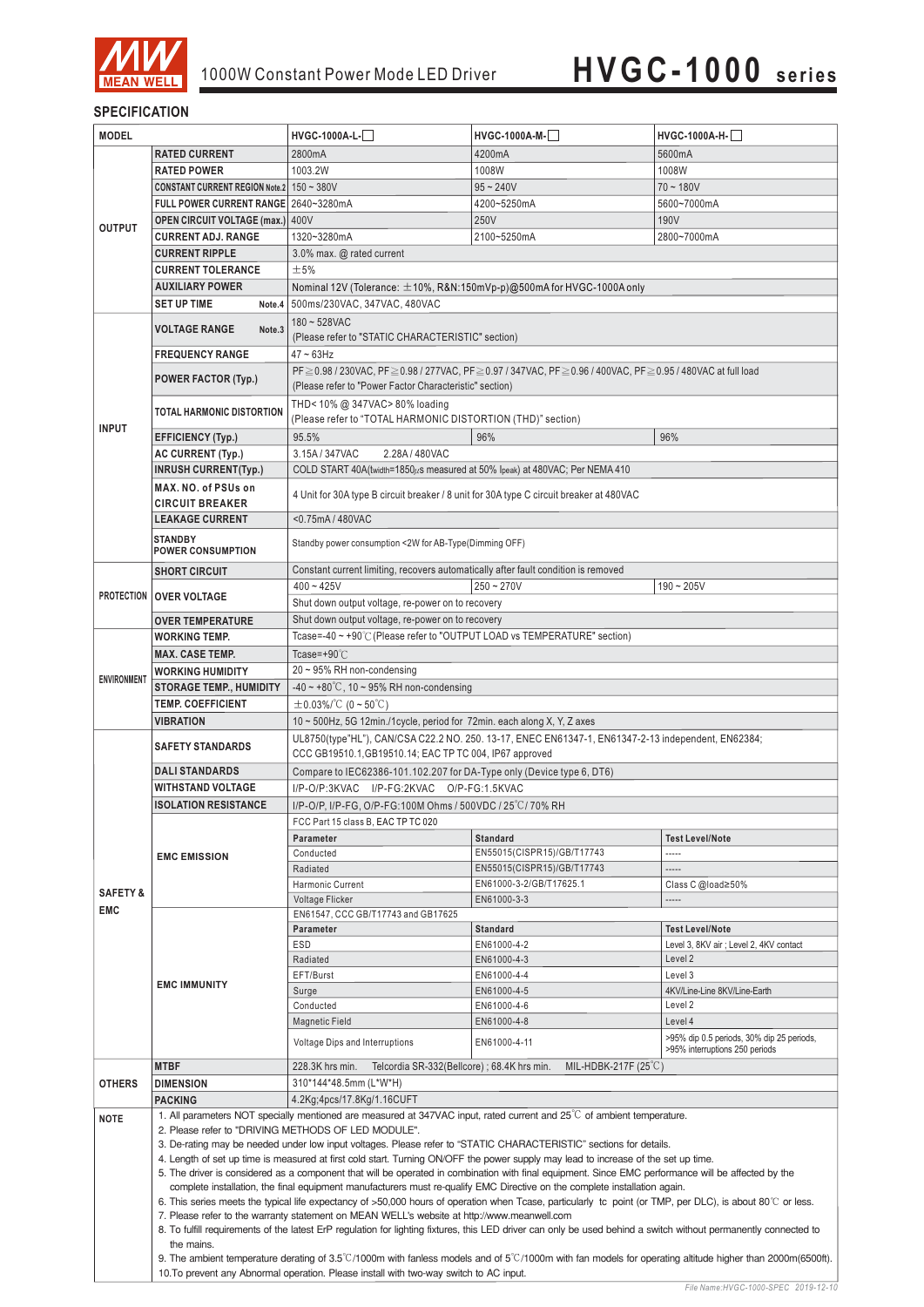

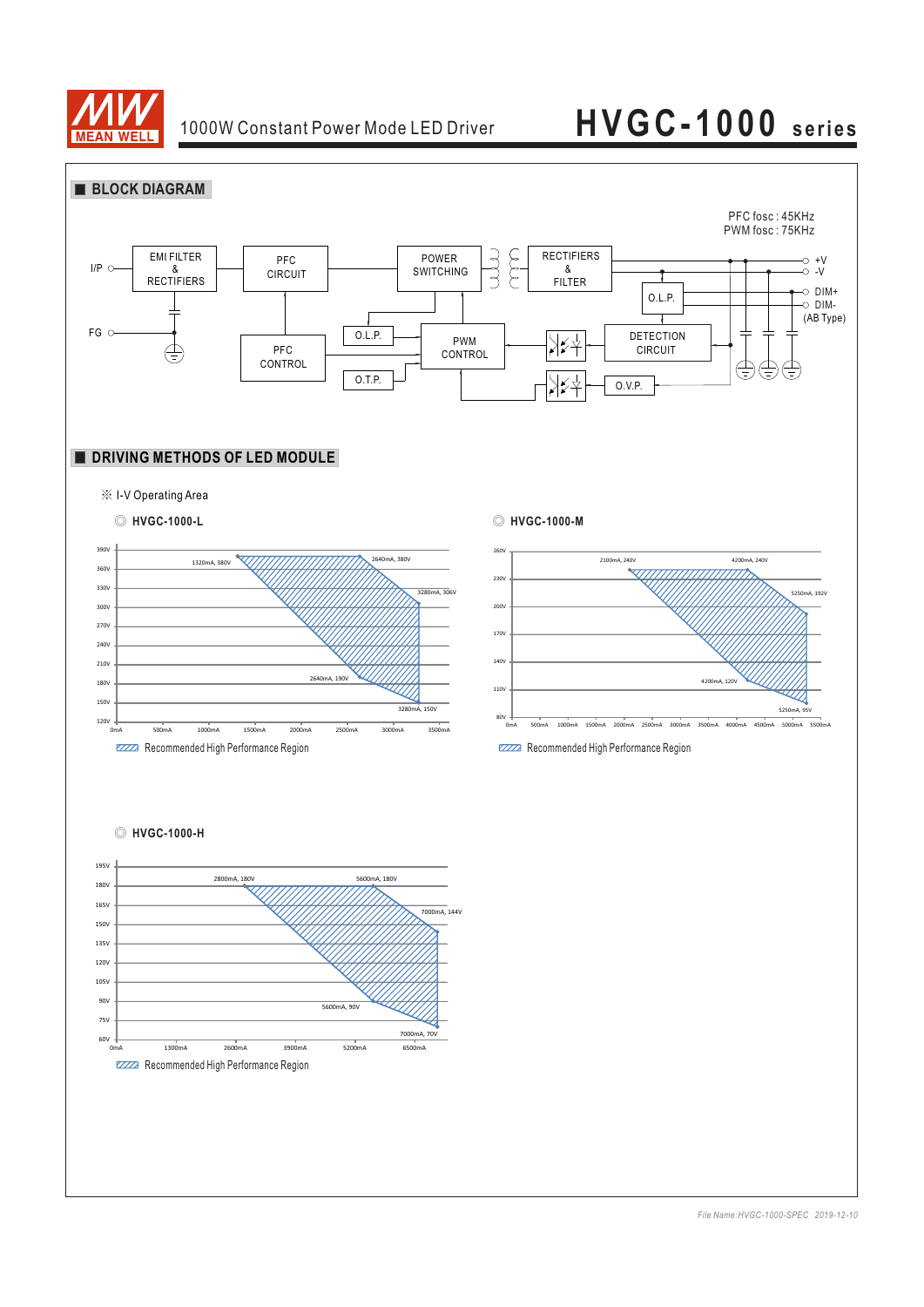

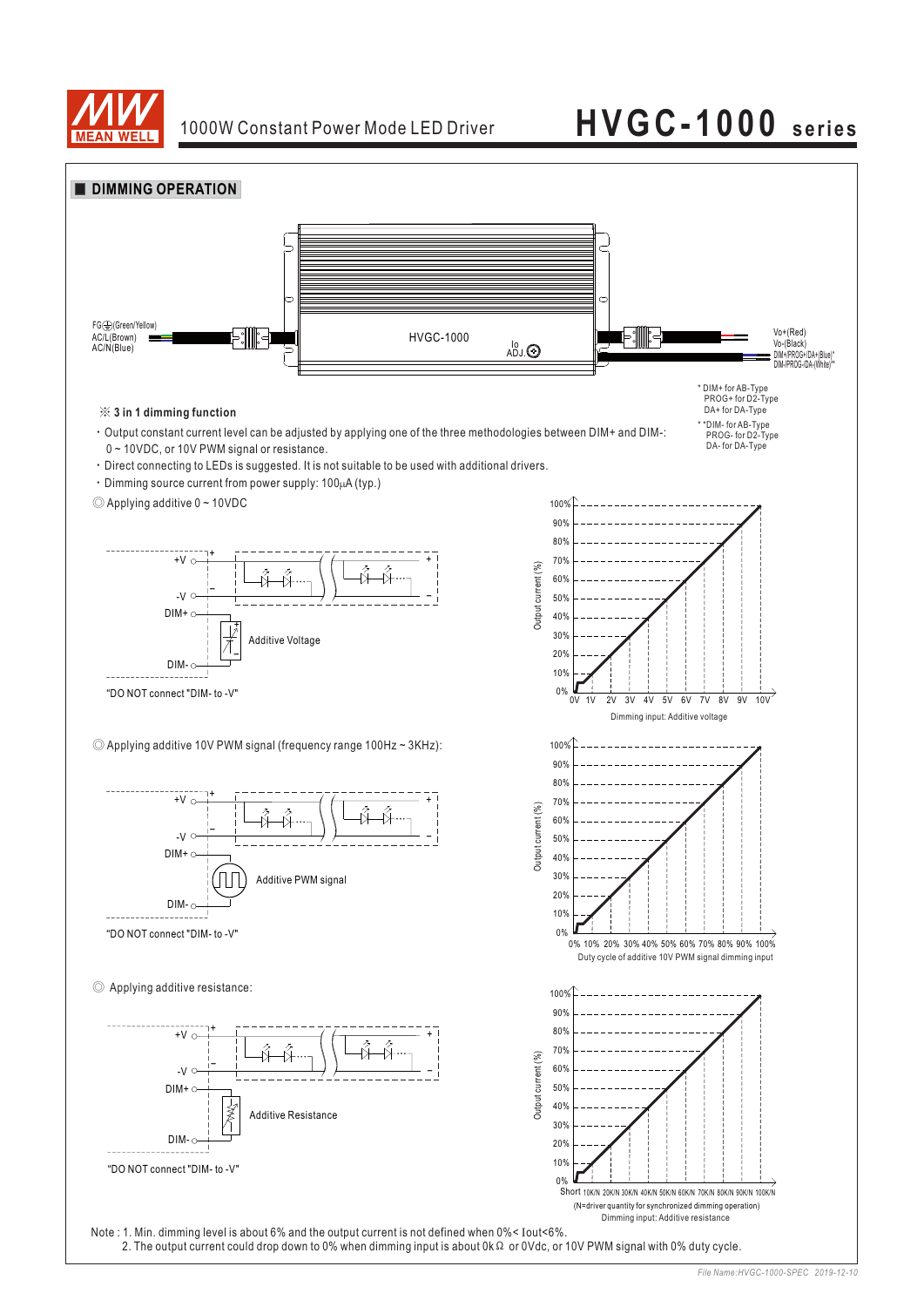

#### ※ **Smart timer dimming function (for Dxx-Type by User definition)**

MEAN WELL Smart timer dimming primarily provides the adaptive proportion dimming profile for the output constant current level to perform up to 14 consecutive hours. 3 dimming profiles hereunder are defined accounting for the most frequently seen applications. If other options may be needed, please contact MEAN WELL for details.



Set up for D01-Type in Smart timer dimming software program:

|         | Τ1    | T <sub>2</sub> | T3    | Τ4  |
|---------|-------|----------------|-------|-----|
| TIME**  | 06:00 | 07:00          | 11:00 | --- |
| LEVEL** | 100%  | 70%            | 50%   | 70% |

Operating Time(HH:MM)

\*\*: TIME matches Operating Time in the diagram whereas LEVEL matches Dimming Level.

Example: If a residential lighting application adopts D01-Type, when turning on the power supply at 6:00pm, for instance:

[1] The power supply will switch to the constant current level at 100% starting from 6:00pm.

[2] The power supply will switch to the constant current level at 70% in turn, starting from 0:00am, which is 06:00 after the power supply turns on.

[3] The power supply will switch to the constant current level at 50% in turn, starting from 1:00am, which is 07:00 after the power supply turns on.

[4] The power supply will switch to the constant current level at 70% in turn, starting from 5:00am, which is 11:00 after the power supply turns on.

The constant current level remains till 8:00am, which is 14:00 after the power supply turns on.





Set up for D02-Type in Smart timer dimming software program:

|         | Τ1    | T <sub>2</sub> | T3   | T4    | T <sub>5</sub> |
|---------|-------|----------------|------|-------|----------------|
| TIME**  | 01:00 | 03:00          | 8:00 | 11:00 | $---$          |
| LEVEL** | 50%   | 80%            | 100% | 60%   | 80%            |

\*\*: TIME matches Operating Time in the diagram whereas LEVEL matches Dimming Level.

Example: If a street lighting application adopts D02-Type, when turning on the power supply at 5:00pm, for instance:

[1] The power supply will switch to the constant current level at 50% starting from 5:00pm.

[2] The power supply will switch to the constant current level at 80% in turn, starting from 6:00pm, which is 01:00 after the power supply turns on.

[3] The power supply will switch to the constant current level at 100% in turn, starting from 8:00pm, which is 03:00 after the power supply turns on.

[4] The power supply will switch to the constant current level at 60% in turn, starting from 1:00am, which is 08:00 after the power supply turns on.

[5] The power supply will switch to the constant current level at 80% in turn, starting from 4:00am, which is 11:00 after the power supply turns on. The constant current level remains till 6:30am, which is 14:00 after the power supply turns on.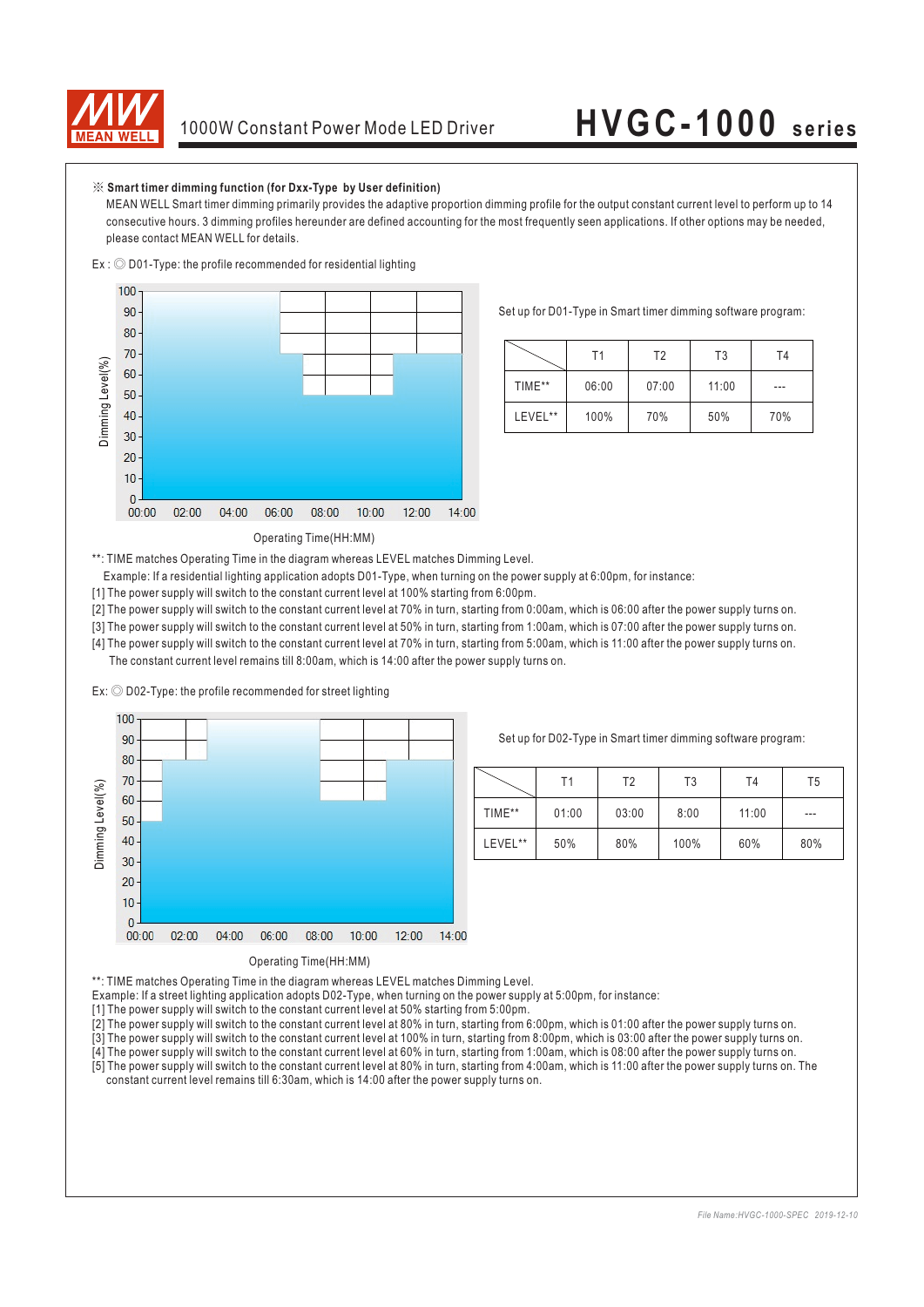



Set up for D03-Type in Smart timer dimming software program:

|         | Τ1    | T2    | T3    | T4    |
|---------|-------|-------|-------|-------|
| TIME**  | 18:00 | 20:00 | 24:00 | 04:00 |
| LEVEL** | 100%  | 75%   | 50%   | 25%   |

\*\*: TIME matches Operating Time in the diagram whereas LEVEL matches Dimming Level.

Example: If a tunnel lighting application adopts D03-Type, when turning on the power supply at 4:30pm, for instance:

[1] The power supply will switch to the constant current level at 70% starting from 4:30pm.

[2] The power supply will switch to the constant current level at 100% in turn, starting from 6:00pm, which is 01:30 after the power supply turns on.

[3] The power supply will switch to the constant current level at 70% in turn, starting from 5:00am, which is 11:00 after the power supply turns on. The constant current level remains till 6:30am, which is 14:00 after the power supply turns on.

#### ※ **DALI interface(primary side; for DA-Type)**

- Apply DALI signal between DA+ and DA-.
- DALI protocol comprises 16 groups and 64 addresses.
- First step is fixed at 8% of output.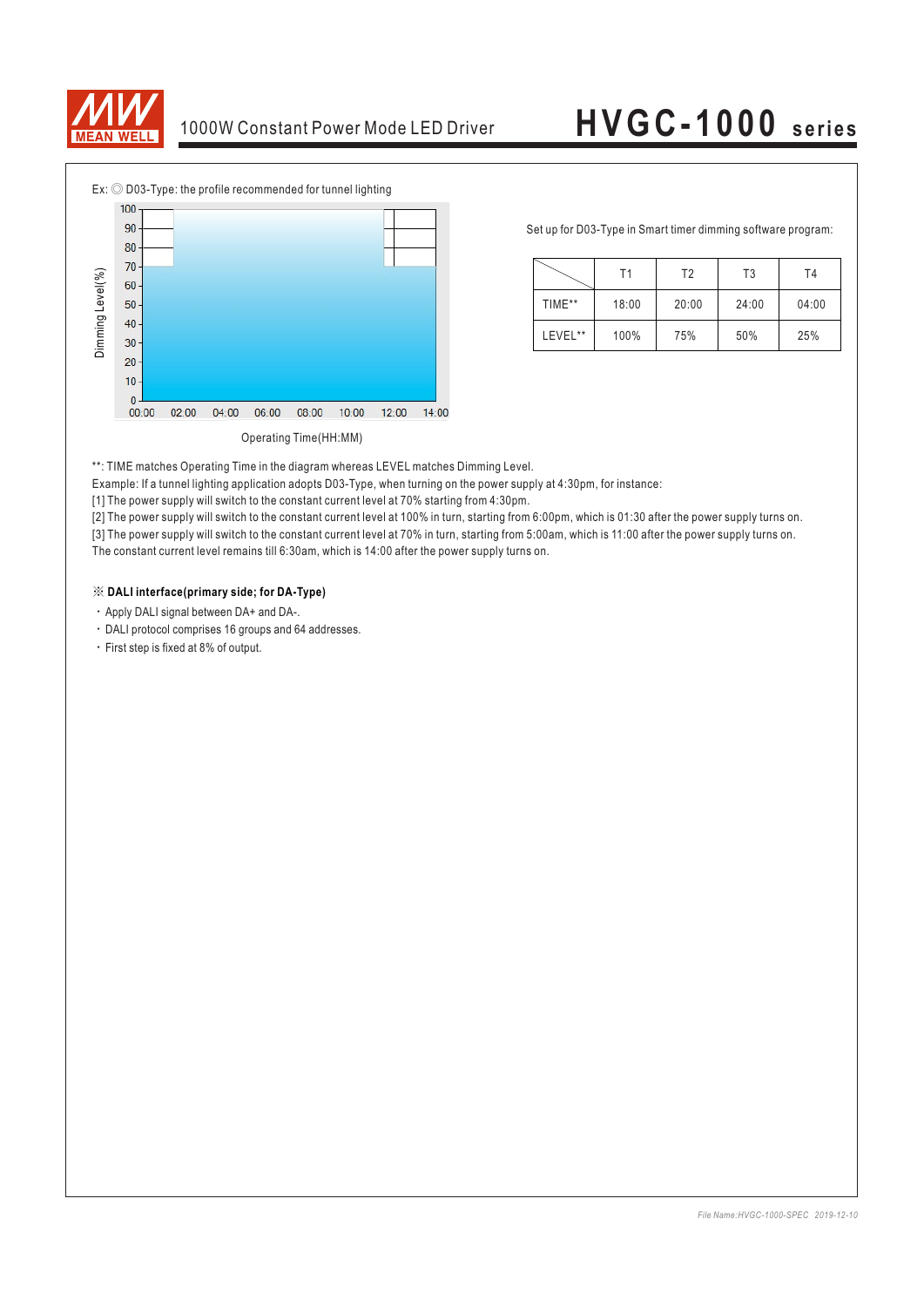

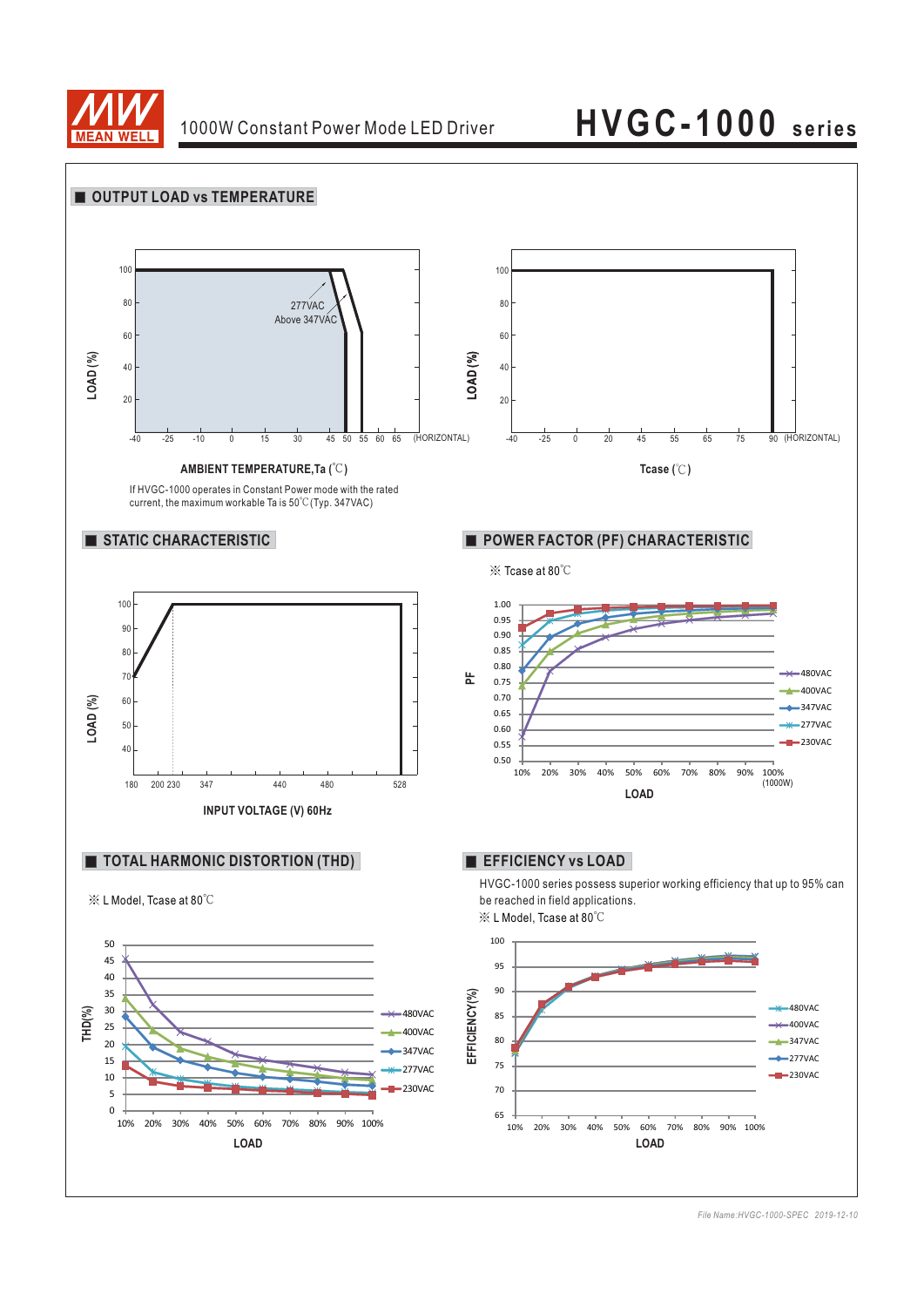

**LIFE TIME** 



Tcase  $($ °C $)$ 

#### **MECHANICAL SPECIFICATION**

**LIFETIME(Kh)**

#### **Cable information**

| <b>Type</b>    | Input cable                                                        | <b>Output cable</b>                                                | Dimming cable                          | <b>AUX</b> cable                                                      |
|----------------|--------------------------------------------------------------------|--------------------------------------------------------------------|----------------------------------------|-----------------------------------------------------------------------|
| AB             | SOOW 17AWG $\times$ 3C &                                           | $SOOW$ 17AWG $\times$ 2C &                                         | SJOW 17AWG $\times$ 2C &               | SJOW 17AWG $\times$ 2C &                                              |
|                | H07RN-F $3 \times 1.0$ mm <sup>2</sup>                             | H07RN-F $2 \times 1.0$ mm <sup>2</sup>                             | H05RN-F $2 \times 1.0$ mm <sup>2</sup> | H05RN-F $2 \times 1.0$ mm <sup>2</sup>                                |
| D <sub>2</sub> | SOOW 17AWG $\times$ 3C &                                           | SOOW 17AWG $\times$ 2C &                                           | SJOW 17AWG $\times$ 2C &               | SJOW 17AWG $\times$ 2C &                                              |
|                | H07RN-F $3 \times 1.0$ mm <sup>2</sup>                             | H07RN-F $2 \times 1.0$ mm <sup>2</sup>                             | H05RN-F $2 \times 1.0$ mm <sup>2</sup> | H05RN-F $2 \times 1.0$ mm <sup>2</sup>                                |
| Dx             | SOOW 17AWG $\times$ 3C &<br>H07RN-F $3 \times 1.0$ mm <sup>2</sup> | SOOW 17AWG $\times$ 2C &<br>H07RN-F $2 \times 1.0$ mm <sup>2</sup> |                                        | $S$ JOW 17AWG $\times$ 2C &<br>H05RN-F $2 \times 1.0$ mm <sup>2</sup> |
| DA             | SOOW 17AWG $\times$ 3C &                                           | SOOW 17AWG $\times$ 2C &                                           | SJOW 17AWG $\times$ 2C &               | SJOW 17AWG $\times$ 2C &                                              |
|                | H07RN-F $3 \times 1.0$ mm <sup>2</sup>                             | H07RN-F $2 \times 1.0$ mm <sup>2</sup>                             | H05RN-F $2 \times 1.0$ mm <sup>2</sup> | H05RN-F $2 \times 1.0$ mm <sup>2</sup>                                |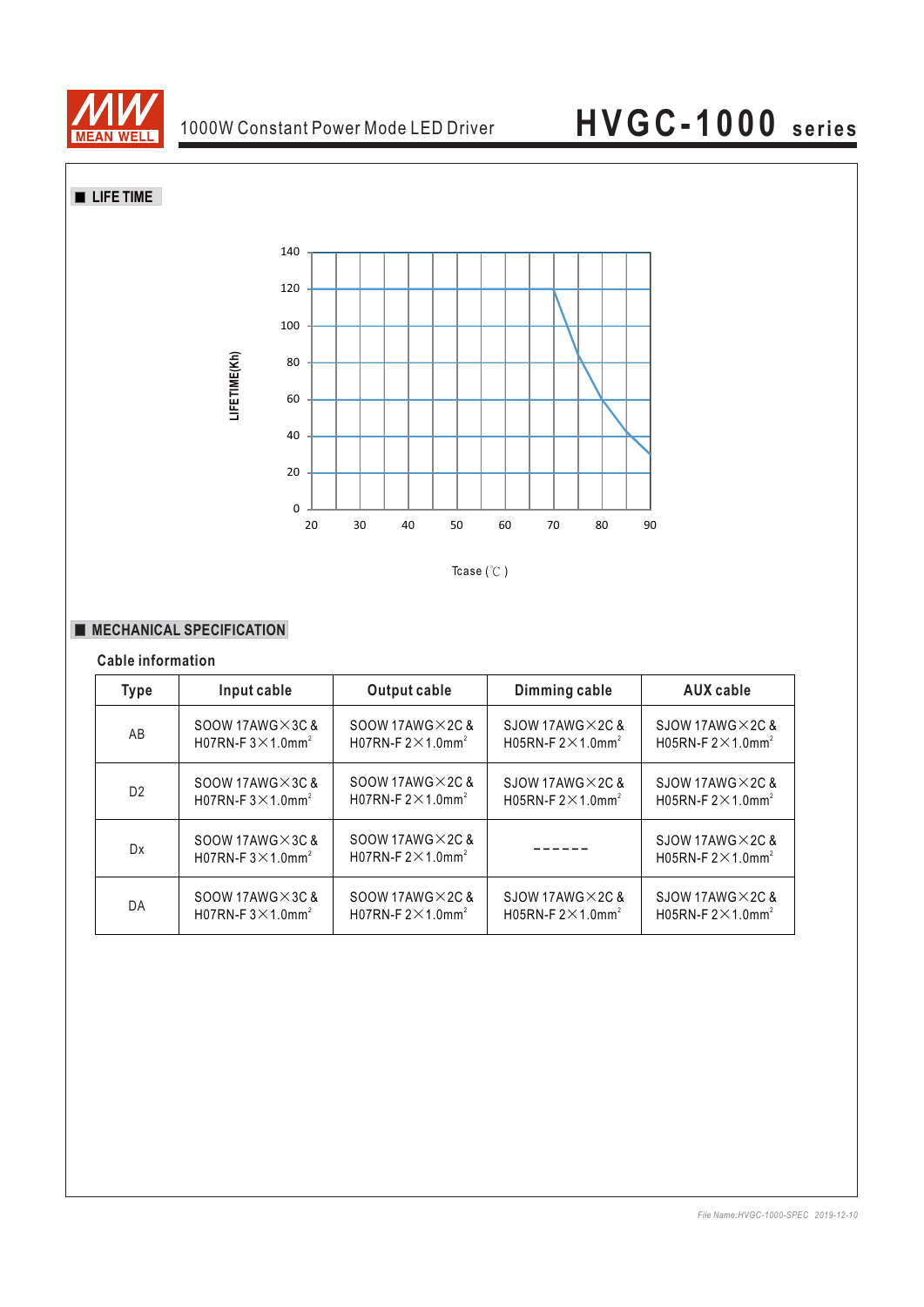

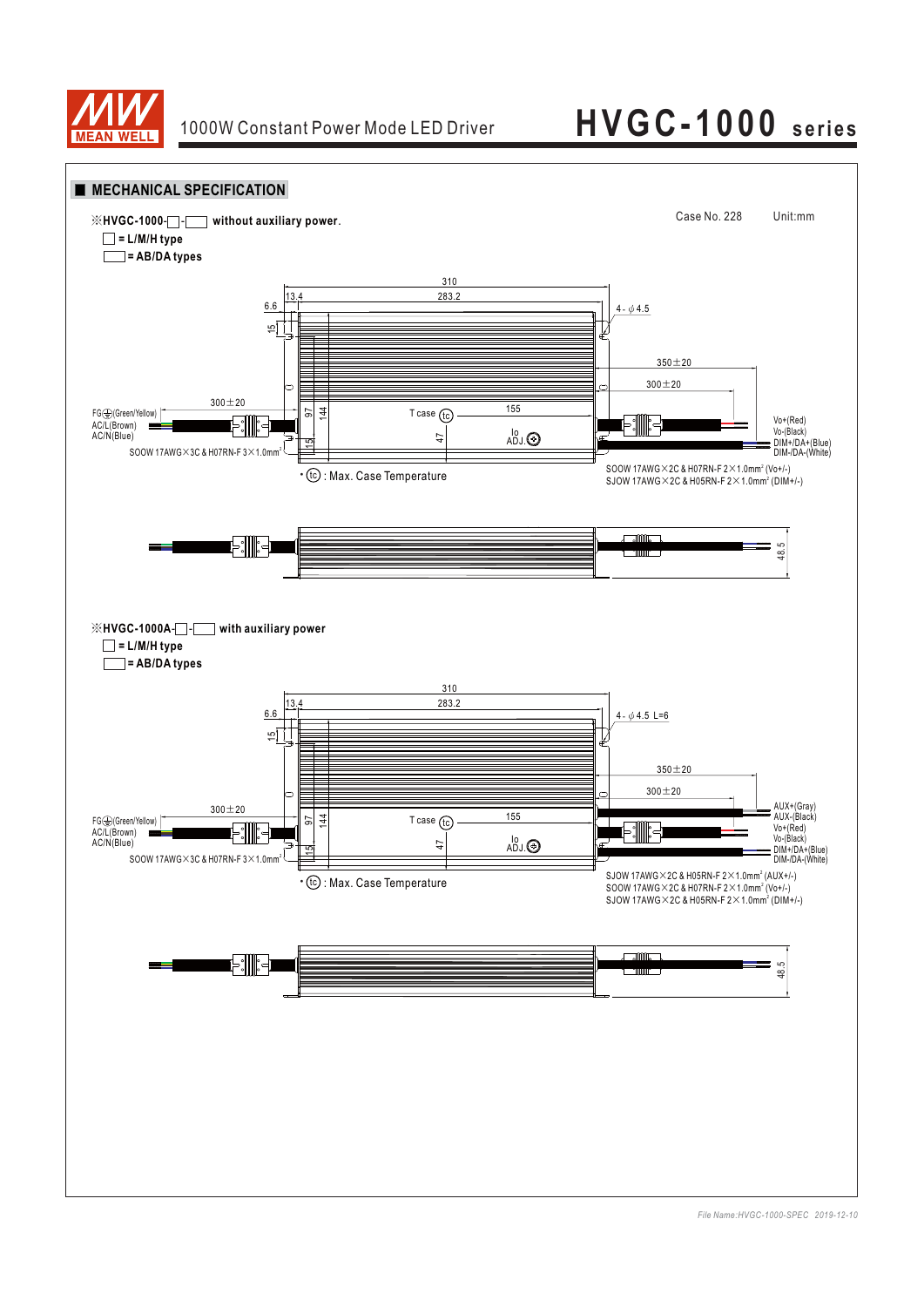